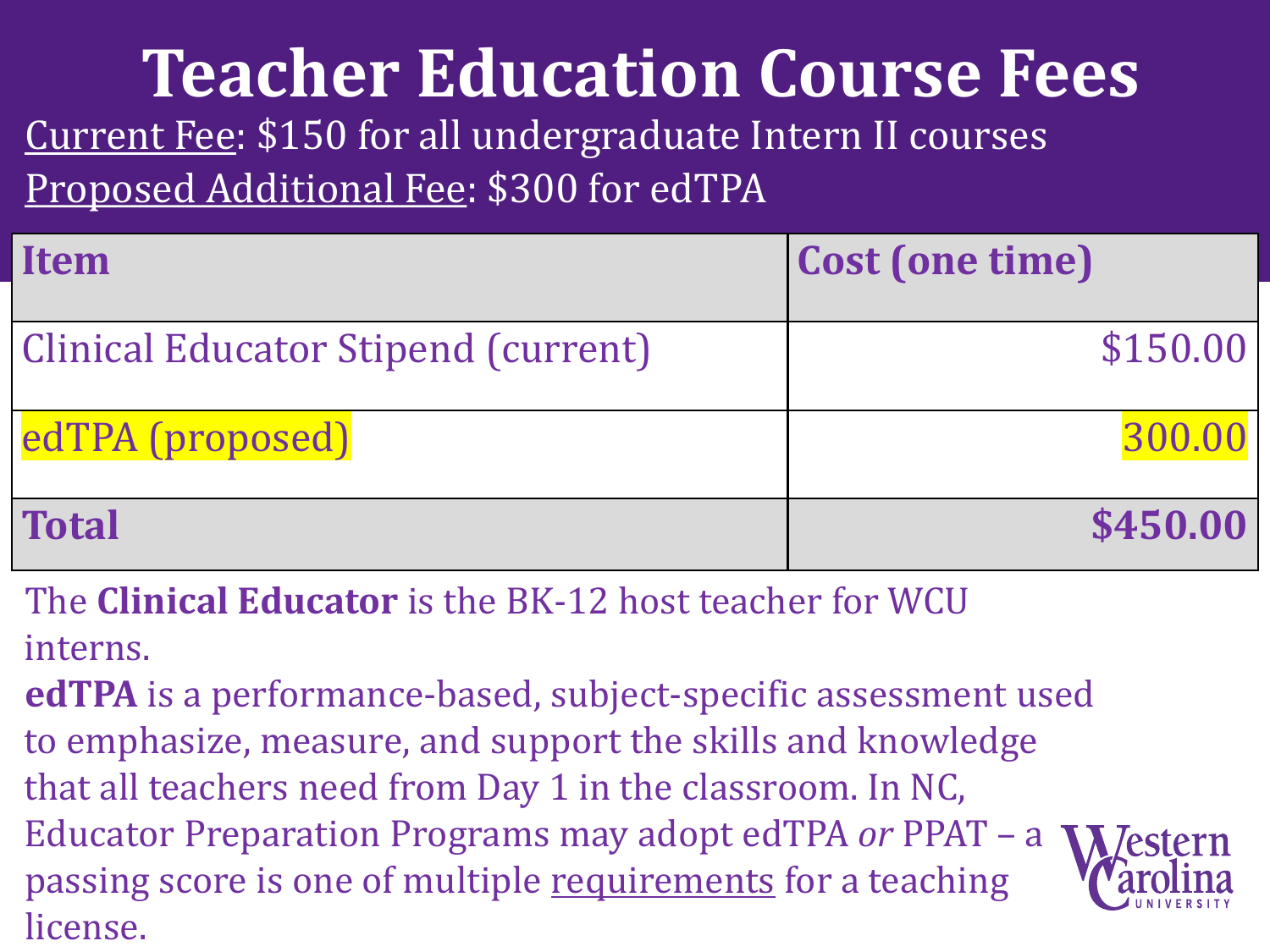## **Strategic Initiatives**

WCU Goal 1.1: **Deliver high-quality academic programs** that enhance students' intellectual, creative, personal, and social development and prepare them for career fields as well as to advance and excel as 21st century citizens.

**WCU Goal 1.5:** Expand and support WCU's capacity to serve students and eliminate barriers to program and resource access. **1.5.1:** Expand and enhance networks of regional advisory committees to strengthen communication and collaboration among K-12, community college, and WCU in the areas of 1) curriculum goals and transferability; 2) the importance and value of higher education and the best strategies for marketing and recruiting; and 3) admission and financial aid.

**CEAP Goal 1.1:** Continue to provide high quality educational programs within the College. **1.1.1:** Increase efforts to recruit, retain, and graduate high quality teachers in all areas with priority given to high needs areas (e.g., EL, STEM, MG, SpEd) …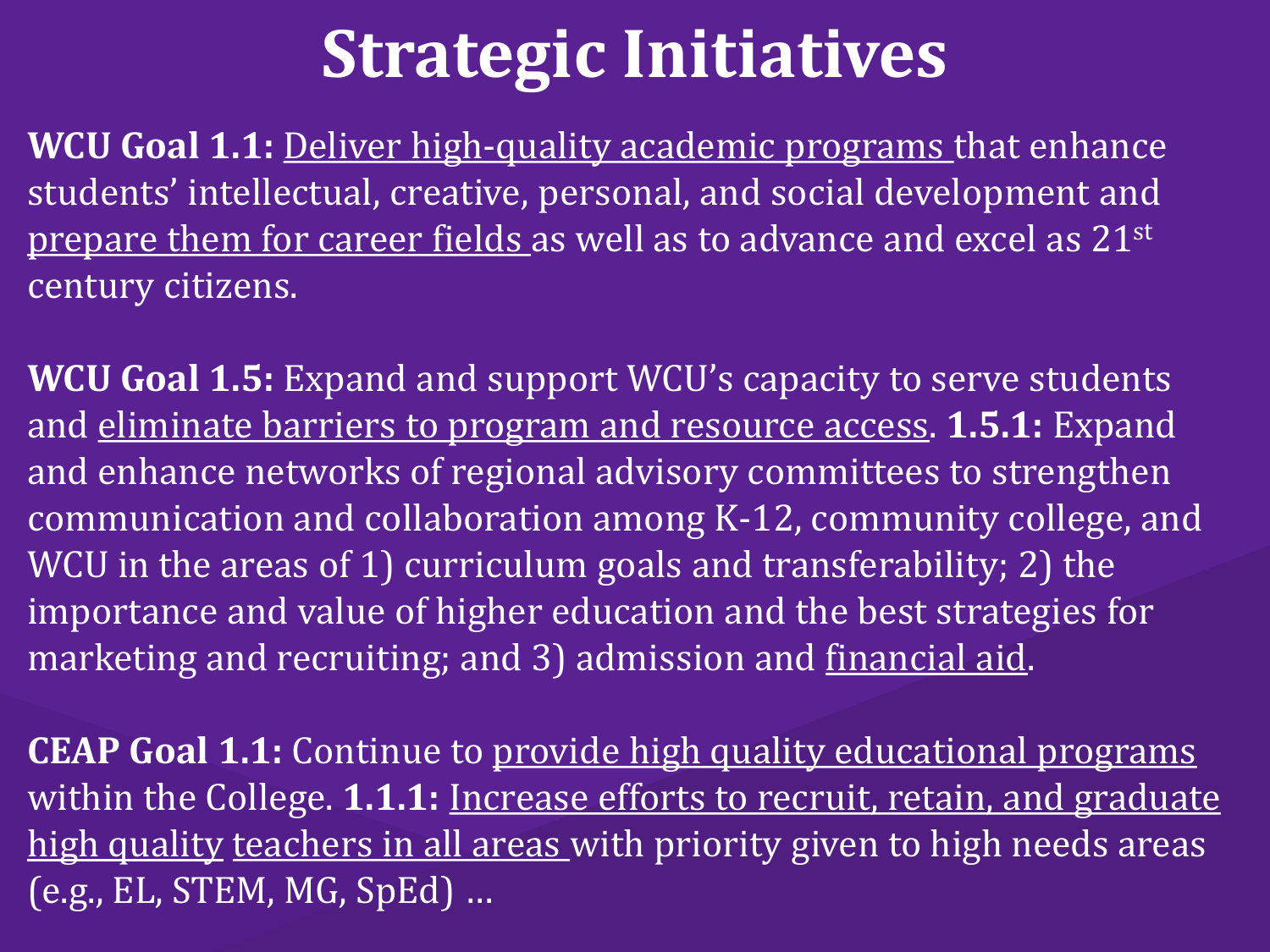### **Affordability & Fiduciary Responsibility**

#### **edTPA is required to pursue teacher licensure in the state of NC.**

Our goal is to help students manage the many required costs of becoming a teacher. **During the final two years of teacher preparation, students must pay for a number of required components:** 

- Praxis Core (\$240),
- TK20 (assessment management system \$120),
- Background checks (\$36),
- Licensure exams (\$300-1,100, depending on subject area),
- edTPA (\$300),
- travel costs during year-long internship, and the
- NC licensure fee (\$70).

Having edTPA collected along with tuition during the final semester would allow students to use financial aid and/or scholarships toward this cost.